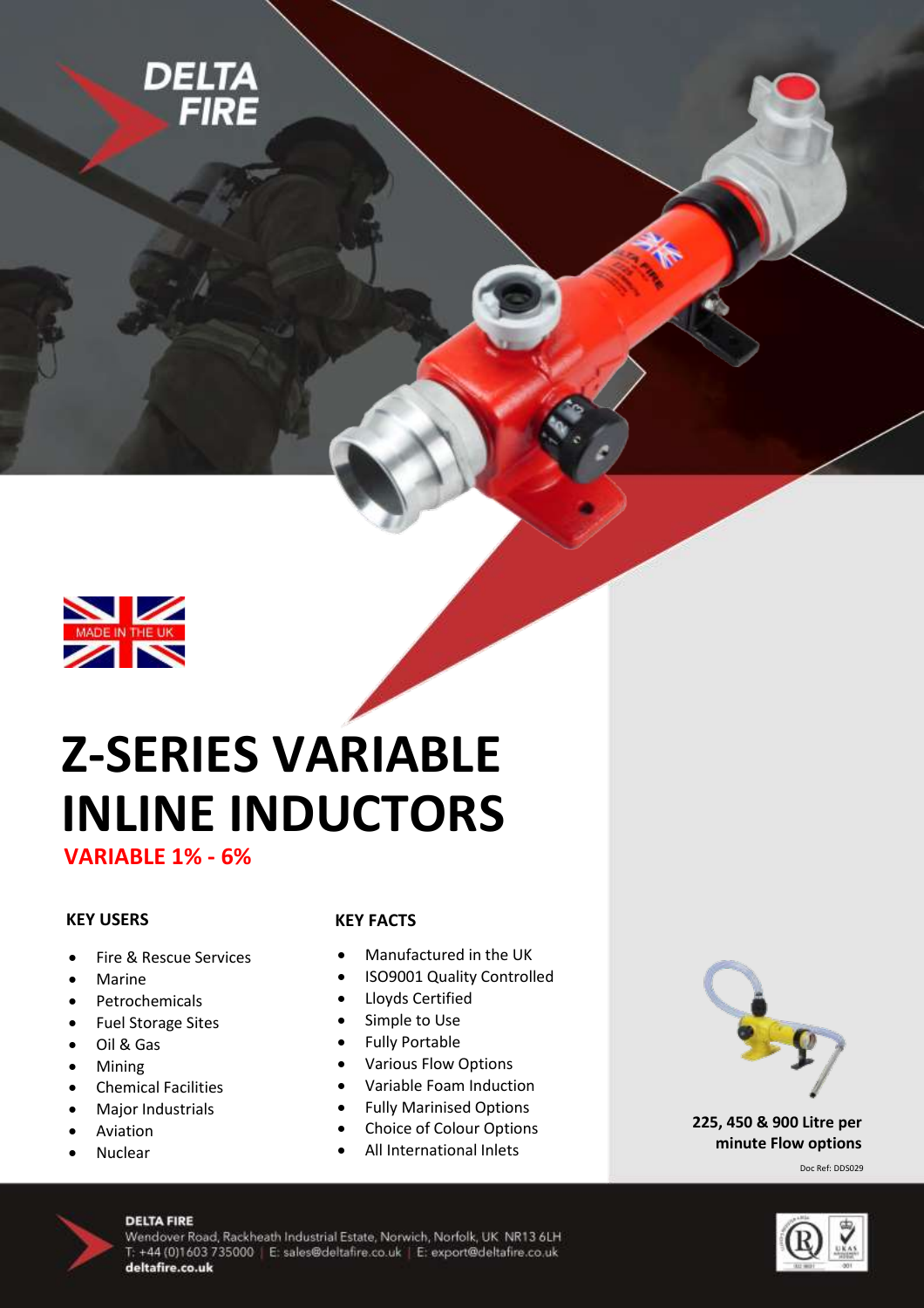## GENERAL DESCRIPTION

The Delta Z-Series of Variable Inline Foam Inductors provide a simple, cost effective means of introducing foam concentrates into the water stream. Fully variable and calibrated to pick up the foam concentrate between 1% & 6% the Z-Series range is manufactured in high quality materials and designed for use in conjunction with Delta Low and Medium Expansion Foam Branchpipes or equivalent types. Very simple to use and fully portable the Z-Series are suited to a wide range of Industrial & Marine sectors.

The Standard Z-Series range is manufactured with an epoxy polyester coated Aluminium or LG4 Gunmetal body for excellent corrosion resistance and boasts a stainless steel nozzle and filter. A fully Marinised version is also available with all stainless steel and Gunmetal componentry for use in extreme environments where harsh, saline atmospheres exist.

Supplied as standard with a quick release flexible foam pick-up tube and stainless steel drum piercer the Z-Series is fitted with BSP threaded inlet and outlet for flexibility of use with any type of International inlet adaptor. Colour options in International Orange, High-Viz Yellow or Gunmetal Finish.



Designed and Manufactured by Delta Fire in the UK the Z-Series Foam Inductor range is built under an ISO9001 Quality Management Standard from top quality materials and rigorously tested prior to dispatch.



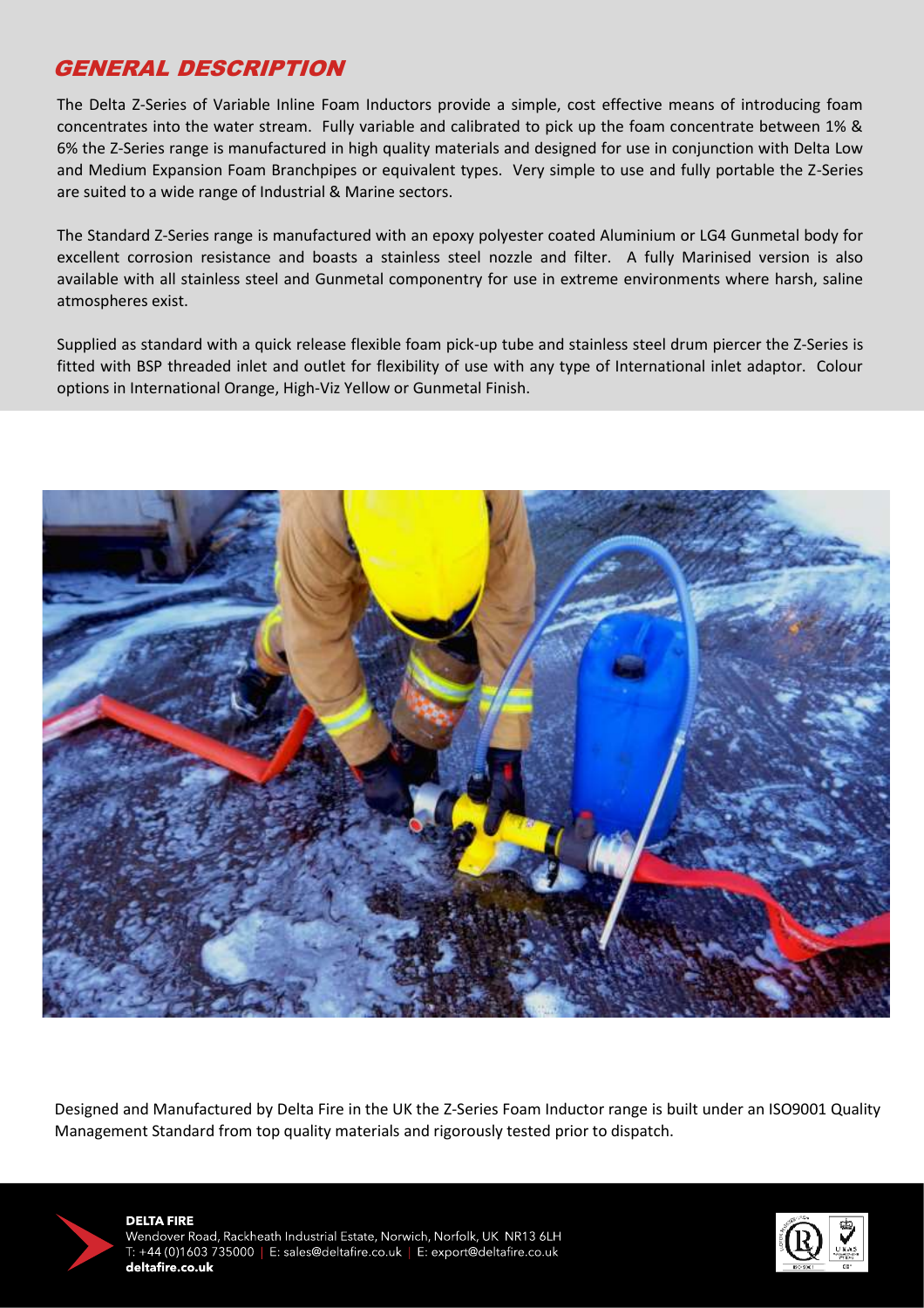## GENERAL DESIGN

The Delta Z-Series range of Variable Foam Inductors are the culmination of extensive design and development work over many years resulting in a superior, high performance product suited to a wide spectrum of applications around the world.









## **Applications**

Designed as a fully portable, easy to use, low cost means of inducting foam concentrate into the water stream the Z-Series can be used in conjunction with any foam discharge device including Branchpipes, Hi-Ex Generators and Fire Monitors.

## **Flow Engineering**

Delta's Z-Series Variable Inductors are flow engineered to provide three flow options – 225, 450 or 900 litres per minute to cater for all types of fire and spill risks.

Fixed, bespoke flow options are also available for integration into fixed foam suppression systems.

## **Materials**

The Z-Series are manufactured with a choice of either Light Alloy or Gunmetal bodies to suit the environment of use. Both options have stainless steel nozzles and filters and a fully Marinised option is available for use in harsh saline atmospheres. A wide choice of light alloy or gunmetal International adaptors are available for ease of connection to existing equipment.

#### **Features**

Z-Series Inductors are designed to pick up foam concentrate at either 1%, 3% or 6%, easily selected via a twist operated dial mounted on the side of the body. A stainless steel drum piercer and quick release pick-up tube is supplied as standard with all models.